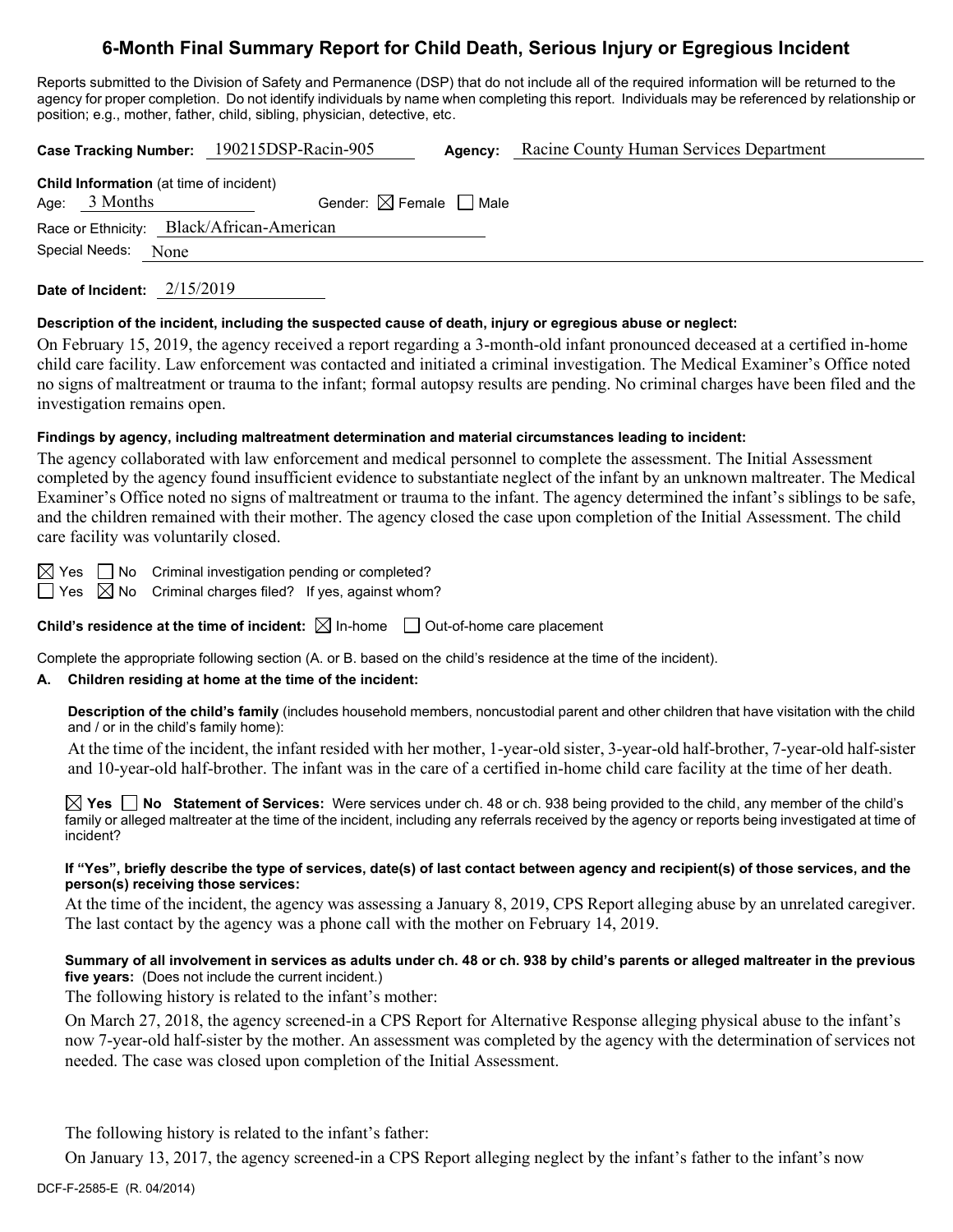3-year-old half-brother, 7-year-old half-sister and 10-year-old half-brother. An assessment was completed by the agency and the allegation of neglect was substantiated. The case was closed upon completion of the Initial Assessment.

**Summary of actions taken by the agency under ch. 48, including any investigation of a report or referrals to services involving the child, any member of the child's family living in this household and the child's parents and alleged maltreater.** (Does not include the current incident.)

(Note: Screened out reports listed in this section may include only the date of the report, screening decision, and if a referral to services occurred at Access. Reports that do not constitute a reasonable suspicion of maltreatment or a reason to believe that the child is threatened with harm are not required to be screened in for an Initial Assessment, and no further action is required by the agency.)

The following history is related to the infant's mother:

On January 10, 2019, the agency screened-out a CPS Report.

On January 9, 2019, the agency screened-out a CPS Report.

On March 27, 2018, the agency screened-in a CPS Report for Alternative Response alleging physical abuse to the infant's now 7-year-old half-sister by the mother. An assessment was completed by the agency with the determination of services not needed. The case was closed upon completion of the Initial Assessment.

On November 30, 2017, the agency screened-out a CPS Report.

On June 10, 2016, the agency screened-out a CPS Report.

On May 12, 2016, the agency screened-out a CPS Report.

On October 5, 2015, the agency screened-out a CPS Report.

The following history is related to the infant's father:

On January 13, 2017, the agency screened-in a CPS Report alleging neglect by the infant's father to the infant's now 3-year-old half-brother, 7-year-old half-sister and 10-year-old half-brother. An assessment was completed by the agency and the allegation of neglect was substantiated. The case was closed upon completion of the Initial Assessment.

#### **Summary of any investigation involving the child, any member of the child's family and alleged maltreater conducted under ch. 48 and any services provided to the child and child's family since the date of the incident:**

The agency collaborated with law enforcement and medical personnel to complete the assessment. The Initial Assessment completed by the agency found insufficient evidence to substantiate neglect of the infant by an unknown maltreater. The Medical Examiner's Office noted no signs of maltreatment or trauma to the infant. The agency determined the infant's siblings to be safe, and the children remained with their mother. The agency closed the case upon completion of the Initial Assessment. The child care facility was voluntarily closed.

#### **B. Children residing in out-of-home care (OHC) placement at time of incident:**

**Description of the OHC placement and basis for decision to place child there:** N/A

**Description of all other persons residing in the OHC placement home:**

N/A

**Licensing history:** Including type of license, duration of license, summary of any violations by licensee or an employee of licensee or other actions that constitute a substantial failure to protect and promote the welfare of the child. N/A

#### **Summary of any actions taken by agency in response to the incident:** (Check all that apply.)

⊠

Screening of Access report Attempted or successful reunification